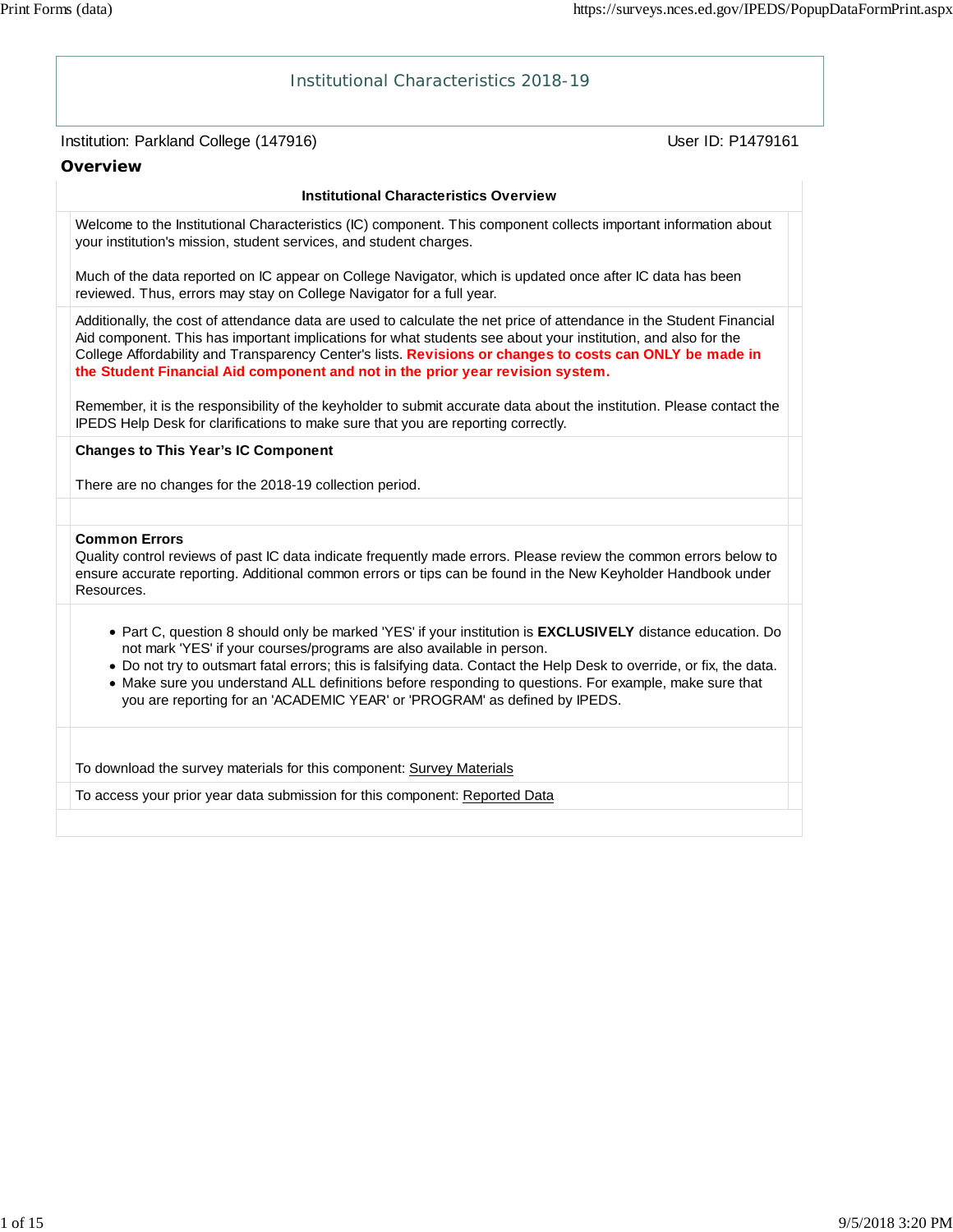#### **Part A - Mission Statement**

**1.** Provide the institution's mission statement *or* a web address (URL) where the mission statement can be found. Typed statements are limited to 2,000 characters or less. The mission statement will be available to the public on College Navigator.

| ⊚ | Mission<br>Statement<br>URL: | https:// | www.parkland.edu/Main/About-Parkland/Administration |  |
|---|------------------------------|----------|-----------------------------------------------------|--|
|   | Mission<br>Statement:        |          |                                                     |  |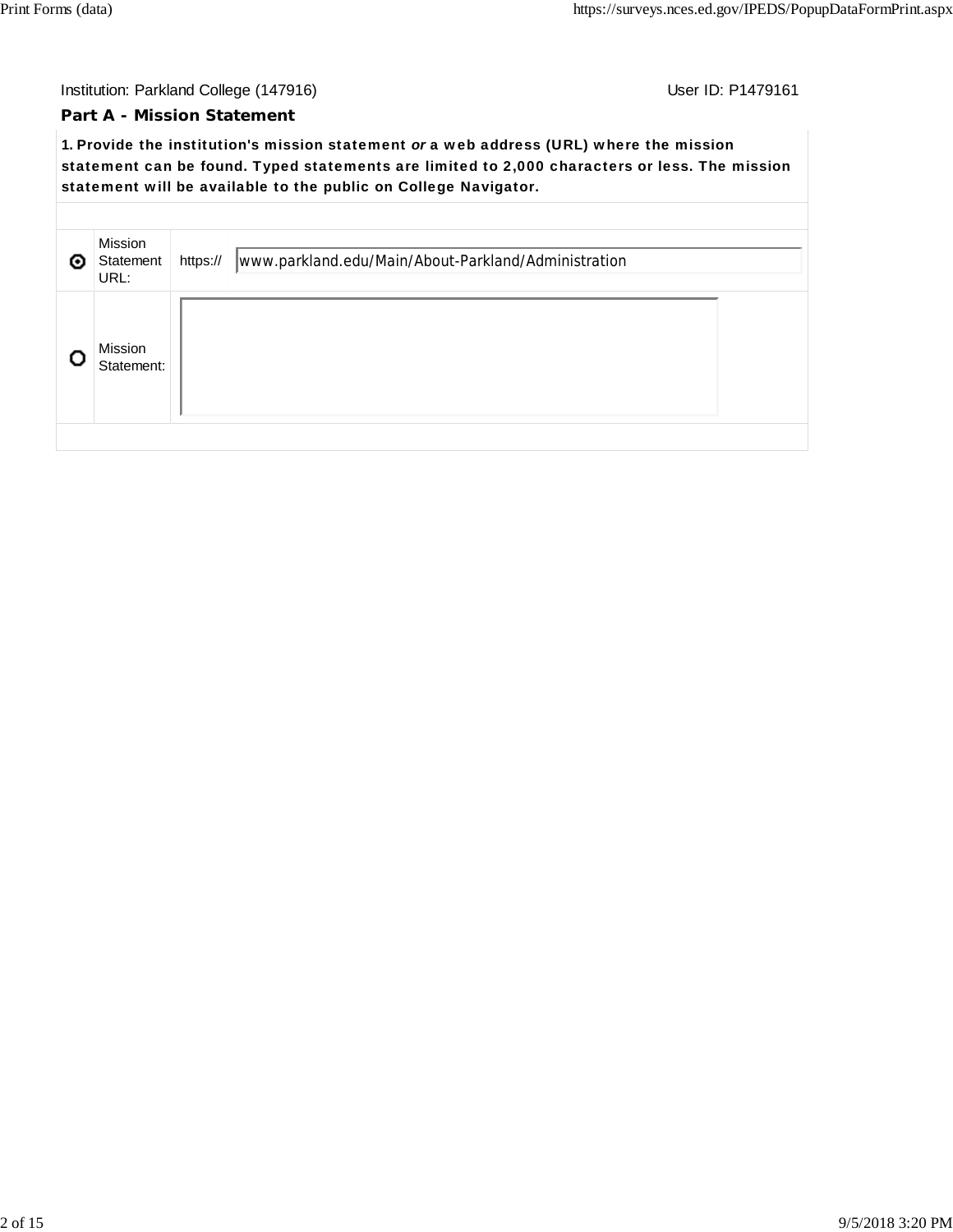**Part B - Services and Programs for Servicemembers and Veterans**

#### **1.** Which of the following are available to veterans, military servicemembers, or their families?

|                                                                                                  |   | Yellow Ribbon Program (officially known as Post-9/11 GI Bill, Yellow Ribbon Program)                      |  |  |
|--------------------------------------------------------------------------------------------------|---|-----------------------------------------------------------------------------------------------------------|--|--|
|                                                                                                  | ☑ | Credit for military training                                                                              |  |  |
|                                                                                                  | ☑ | Dedicated point of contact for support services for veterans, military servicemembers, and their families |  |  |
|                                                                                                  | ☑ | Recognized student veteran organization                                                                   |  |  |
|                                                                                                  | ☑ | Member of Department of Defense Voluntary Educational Partnership Memorandum of Understanding             |  |  |
|                                                                                                  |   | None of the above                                                                                         |  |  |
| Nou may use the space below to provide context for the data veulye reported above. These context |   |                                                                                                           |  |  |

 **You may use the space below to** provide context **for the data you've reported above. These context notes will be posted on the College Navigator website, and should be written to be understood by students and parents.**

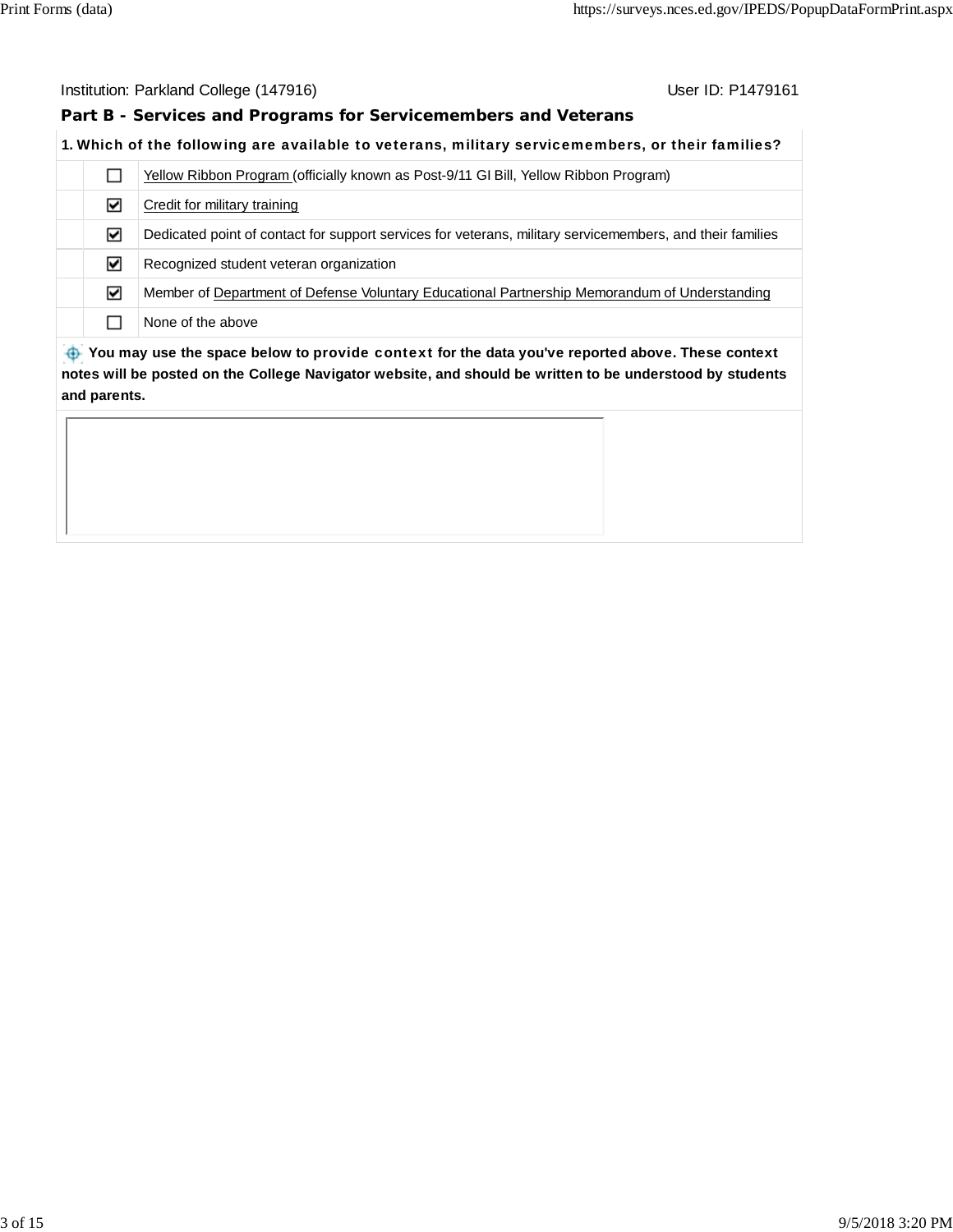| Institution: Parkland College (147916)<br>User ID: P1479161<br>Part C - Student Services - Special Learning Opportunities |                                                                                                       |                                                                                           |  |  |  |                                                                                                     |  |
|---------------------------------------------------------------------------------------------------------------------------|-------------------------------------------------------------------------------------------------------|-------------------------------------------------------------------------------------------|--|--|--|-----------------------------------------------------------------------------------------------------|--|
|                                                                                                                           |                                                                                                       |                                                                                           |  |  |  |                                                                                                     |  |
|                                                                                                                           |                                                                                                       | 1. Does your institution accept any of the following? [Check all that apply]              |  |  |  |                                                                                                     |  |
| ☑                                                                                                                         | Dual credit (college credit earned while in high school)                                              |                                                                                           |  |  |  |                                                                                                     |  |
| ☑                                                                                                                         | Credit for life experiences                                                                           |                                                                                           |  |  |  |                                                                                                     |  |
| ☑                                                                                                                         |                                                                                                       | Advanced placement (AP) credits                                                           |  |  |  |                                                                                                     |  |
| П                                                                                                                         |                                                                                                       | None of the above                                                                         |  |  |  |                                                                                                     |  |
|                                                                                                                           |                                                                                                       |                                                                                           |  |  |  |                                                                                                     |  |
| apply]                                                                                                                    |                                                                                                       |                                                                                           |  |  |  | 2. What types of special learning opportunities are offered by your institution? [Check all that    |  |
| П                                                                                                                         | <b>ROTC</b>                                                                                           |                                                                                           |  |  |  |                                                                                                     |  |
|                                                                                                                           | П<br>Navy<br>Air Force<br>$\Box$<br>Army                                                              |                                                                                           |  |  |  |                                                                                                     |  |
| ☑                                                                                                                         |                                                                                                       | Study abroad                                                                              |  |  |  |                                                                                                     |  |
| П                                                                                                                         |                                                                                                       | Weekend/evening college                                                                   |  |  |  |                                                                                                     |  |
|                                                                                                                           |                                                                                                       | Teacher certification (for the elementary, middle school/junior high, or secondary level) |  |  |  |                                                                                                     |  |
| □                                                                                                                         | Do not include certifications to teach at the postsecondary level.                                    |                                                                                           |  |  |  |                                                                                                     |  |
|                                                                                                                           | □<br>Students can complete their preparation in certain areas of specialization                       |                                                                                           |  |  |  |                                                                                                     |  |
|                                                                                                                           | □                                                                                                     |                                                                                           |  |  |  | Students must complete their preparation at another institution for certain areas of specialization |  |
|                                                                                                                           | This institution is approved by the state for the initial certification or licensure of teachers<br>□ |                                                                                           |  |  |  |                                                                                                     |  |
| □                                                                                                                         |                                                                                                       | None of the above                                                                         |  |  |  |                                                                                                     |  |
|                                                                                                                           |                                                                                                       |                                                                                           |  |  |  |                                                                                                     |  |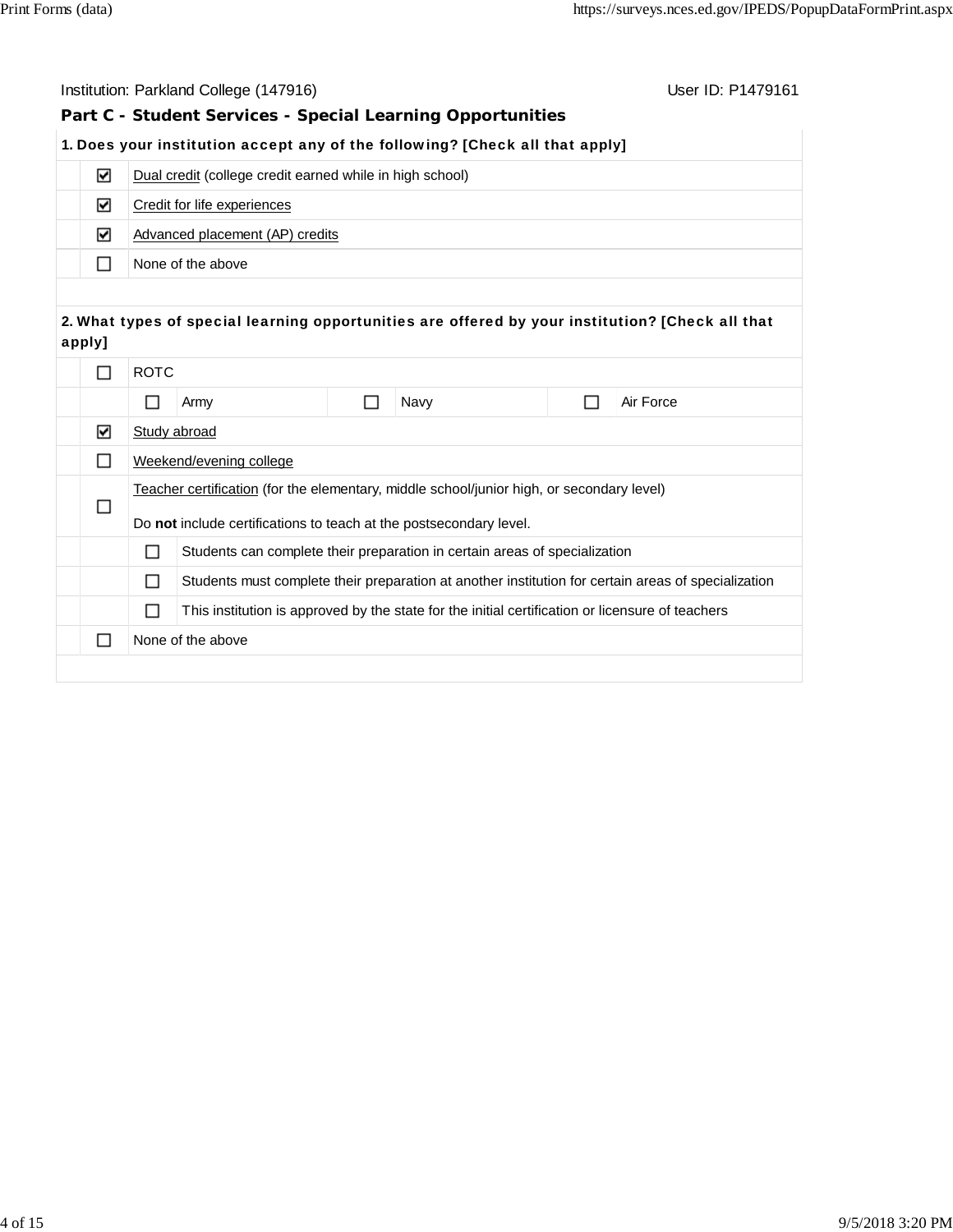Institution: Parkland College (147916) November 2012 12: P1479161

## **Part C - Student Services: Other Student Services**

**4.** Which of the following selected student services are offered by your institution? [Check all that apply]

| ∨ | Remedial services                           |
|---|---------------------------------------------|
| ☑ | Academic/career counseling services         |
| V | Employment services for current students    |
| ∨ | Placement services for program completers   |
| ☑ | On-campus day care for children of students |
|   | None of the above                           |

#### **5.** Which of the following academic library resource or service does your institution provide? [Check all that apply]

| V | <b>Physical facilities</b>                                              |
|---|-------------------------------------------------------------------------|
| ☑ | An organized collection of printed materials                            |
| ☑ | Access to digital/electronic resources                                  |
| ☑ | A staff trained to provide and interpret library materials              |
| M | Established library hours                                               |
| ☑ | 2 Access to library collections that are shared with other institutions |
|   | None of the above                                                       |

#### **6.** Indicate whether or not any of the following alternative tuition plans are offered by your institution.

|   | No           |                              |  |  |
|---|--------------|------------------------------|--|--|
| O | Yes          |                              |  |  |
|   |              | Tuition guarantee            |  |  |
|   | ΙI           | Prepaid tuition plan         |  |  |
|   | ☑            | Tuition payment plan         |  |  |
|   | $\mathsf{L}$ | Other (specify in box below) |  |  |

 **You may use the space below to** provide context **for the** alternative tuition plans **you've reported above. These context notes will be posted on the College Navigator website, and should be written to be understood by students and parents.**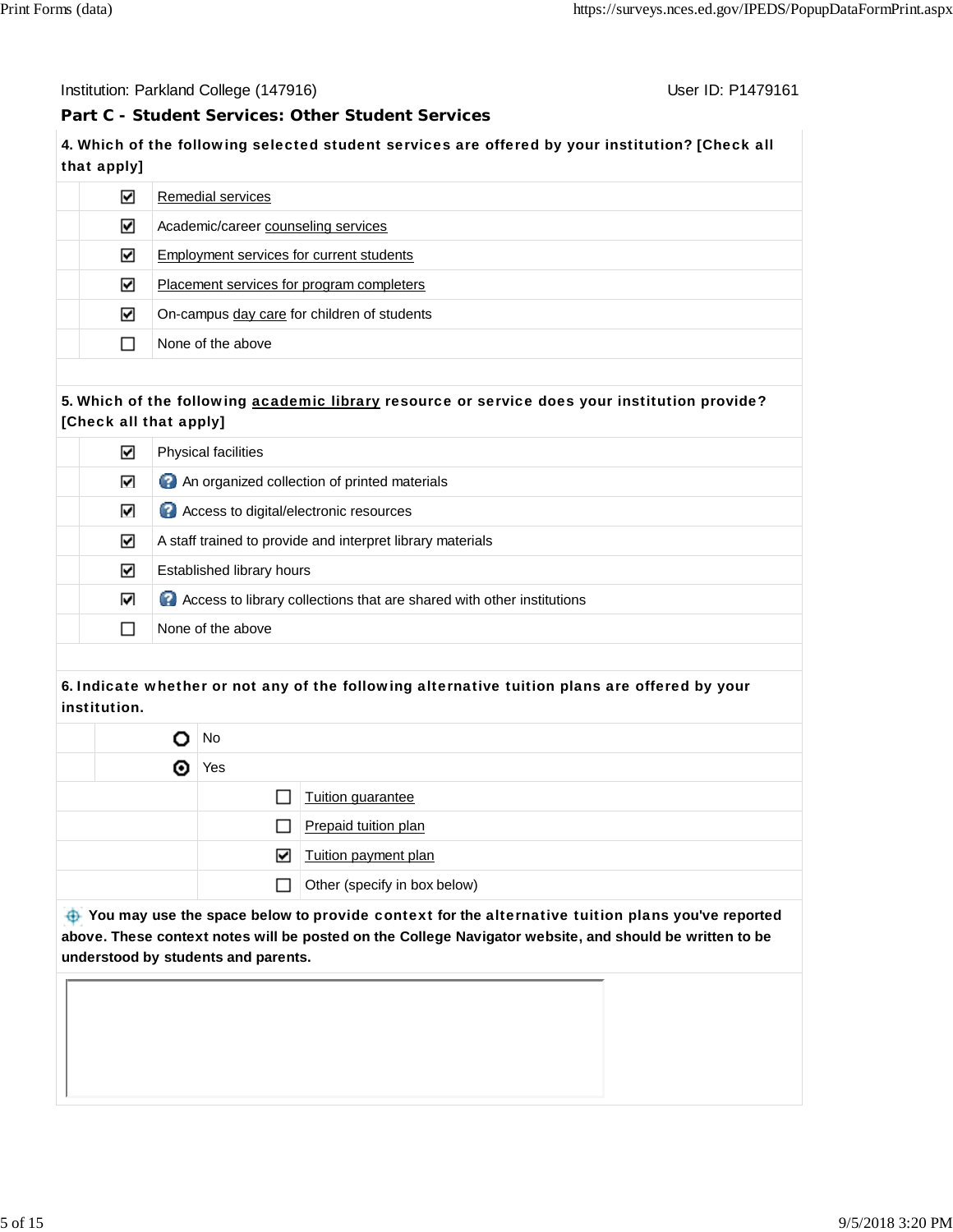| Institution: Parkland College (147916)                                                                                                                              | User ID: P1479161 |
|---------------------------------------------------------------------------------------------------------------------------------------------------------------------|-------------------|
| Part C - Student Services - Distance Education                                                                                                                      |                   |
| 7. Please indicate at what level(s) your institution does or does not offer distance education<br>courses and/or distance education programs. Check all that apply. |                   |

|                     | Distance education<br>courses | Distance education<br>programs                                                         | Does not offer Distance<br>Education |
|---------------------|-------------------------------|----------------------------------------------------------------------------------------|--------------------------------------|
| Undergraduate level |                               |                                                                                        |                                      |
|                     |                               |                                                                                        |                                      |
| programs?           |                               | 8. Are all the programs at your institution offered exclusively via distance education |                                      |
| 0                   | No.                           |                                                                                        |                                      |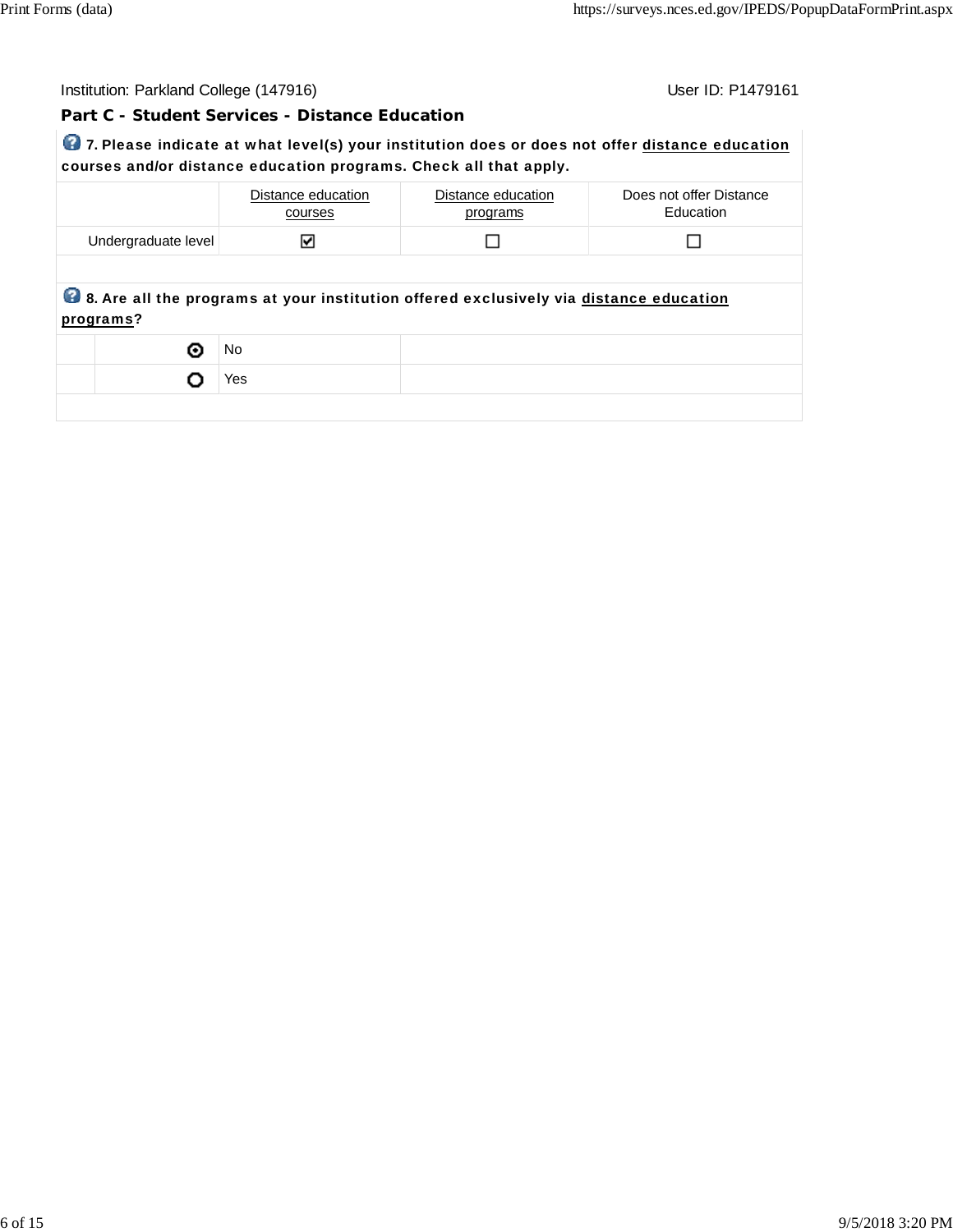**Part C - Student Services: Disability Services**

**9. Please indicate the percentage of all undergraduate students enrolled during Fall 2017 who were formally registered as students with disabilities with the institution's office of disability services (or the equivalent office).**

| 3 percent or less    |   |
|----------------------|---|
| More than 3 percent: | % |

 **You may use the space below to** provide context **for the data you've reported above. These context notes will be posted on the College Navigator website, and should be written to be understood by students and parents.**

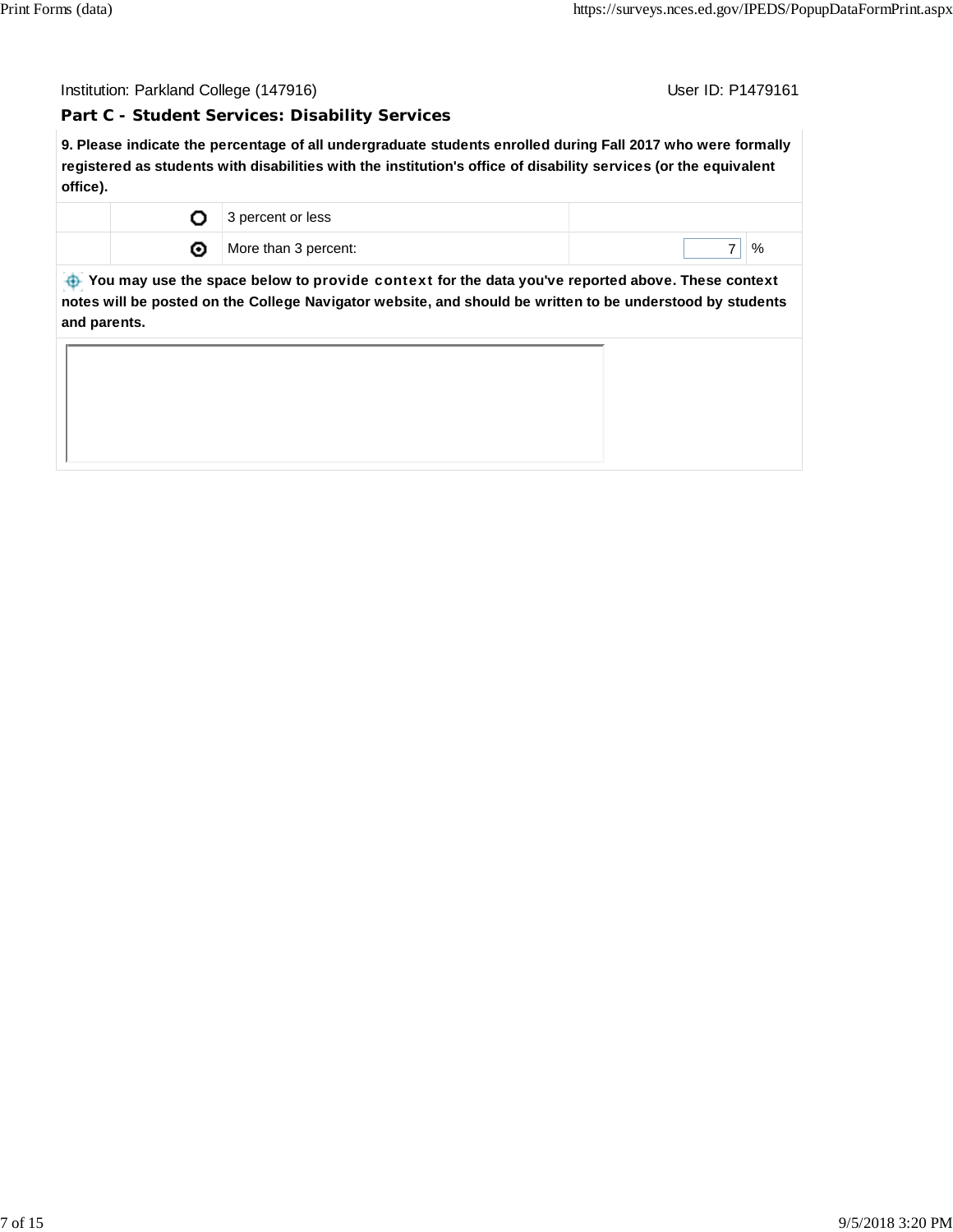| Institution: Parkland College (147916) |
|----------------------------------------|
|----------------------------------------|

User ID: P1479161

#### **Part D - Student Charges Questions**

## **1.** Are all full-time, first-time degree/certificate-seeking students required to live on campus or in institutionally controlled housing?

*If you answer Yes to this question, you will not be asked to report off-campus room and board in the price of attendance (D11).*

*This is only a screening question, and your response does not show up on College Navigator.*

*If you make any exceptions to this rule, and have even one full-time, first-time student living off-campus, please answer No so that this does not cause conflicts with the Student Financial Aid survey. Making changes to the SFA component is very difficult and may lead to inaccurate reporting for your institution.*

⊙ No

O

Yes, and we do not make **ANY** (even one) exceptions to this rule

#### **2.** Does your institution charge different tuition for in-district, in-state, or out-of-state students?

| If you answer Yes to this question, you will be expected to report tuition amounts for in-district, in-state, and |  |
|-------------------------------------------------------------------------------------------------------------------|--|
| out-of-state students.                                                                                            |  |

*Please only select Yes if you really charge different tuition rates, or you will be reporting the same numbers 3 times.*

| ۰lο |
|-----|
| és. |

#### **3.** Does your institution offer institutionally-controlled housing (either on or off campus)?

*If you answer Yes to this question, you will be expected to specify a housing capacity, and to report a room charge or a combined room and board charge (D10).*

- ◉ No
	- Yes o

Specify housing capacity for academic year 2018-19

#### **4.** Do you offer board or meal plans to your students?

| If you answer Yes to this question, you will be expected to report a board charge or combined room and board charge<br>$(D10)$ . |                                                                                           |  |  |  |  |  |  |
|----------------------------------------------------------------------------------------------------------------------------------|-------------------------------------------------------------------------------------------|--|--|--|--|--|--|
| No.                                                                                                                              |                                                                                           |  |  |  |  |  |  |
|                                                                                                                                  | Yes - Enter the number of meals per week in the maximum meal plan available               |  |  |  |  |  |  |
|                                                                                                                                  |                                                                                           |  |  |  |  |  |  |
|                                                                                                                                  | Yes - Number of meals per week can vary (e.g., students charge meals against a meal card) |  |  |  |  |  |  |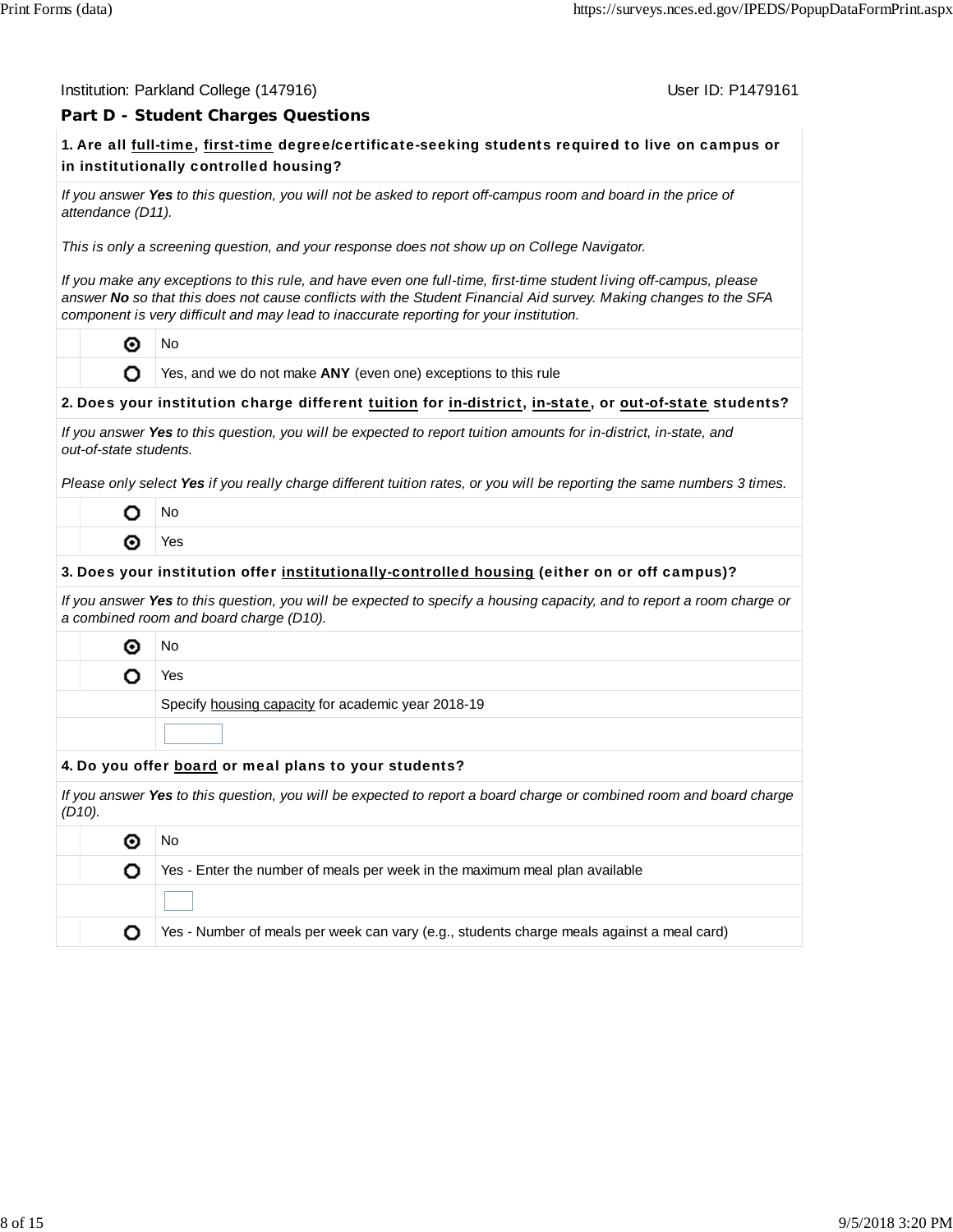| User ID: P1479161<br>Institution: Parkland College (147916)                                                                        |                    |            |          |                   |              |                   |  |  |  |
|------------------------------------------------------------------------------------------------------------------------------------|--------------------|------------|----------|-------------------|--------------|-------------------|--|--|--|
| Part D - Undergraduate Student Charges                                                                                             |                    |            |          |                   |              |                   |  |  |  |
| If the institution charges an application fee, indicate the amount.                                                                |                    |            |          |                   |              |                   |  |  |  |
| <b>2</b> Amount<br><b>Prior year</b>                                                                                               |                    |            |          |                   |              |                   |  |  |  |
| Undergraduate application fee                                                                                                      |                    |            |          | $\mathbf 0$       | 0            |                   |  |  |  |
|                                                                                                                                    |                    |            |          |                   |              |                   |  |  |  |
| 5. Charges to full-time undergraduate students for the full academic year 2018-19                                                  |                    |            |          |                   |              |                   |  |  |  |
|                                                                                                                                    |                    |            |          |                   |              |                   |  |  |  |
| Please be sure to report an average tuition that includes all students at all levels (freshman, sophomore, etc.).                  |                    |            |          |                   |              |                   |  |  |  |
|                                                                                                                                    | <b>In-district</b> | Prior year | In-state | Prior year        | Out-of-state | <b>Prior year</b> |  |  |  |
| All full-time undergraduate students                                                                                               |                    |            |          |                   |              |                   |  |  |  |
| Average tuition                                                                                                                    | 4,305              | 4,305      | 10,485   | 10,485            | 15,255       | 15,255            |  |  |  |
| <b>Required fees</b>                                                                                                               | 615                | 615        | 615      | 615               | 615          | 615               |  |  |  |
| 6. Per credit hour charge for part-time undergraduate students                                                                     |                    |            |          |                   |              |                   |  |  |  |
| Please be sure to report an average per credit tuition that includes all students at all levels (freshman, sophomore,<br>$etc.$ ). |                    |            |          |                   |              |                   |  |  |  |
|                                                                                                                                    |                    |            |          |                   |              |                   |  |  |  |
|                                                                                                                                    | In-district        | Prior year | In-state | <b>Prior year</b> | Out-of-state | <b>Prior year</b> |  |  |  |
| Per credit hour charge                                                                                                             | 144                | 144        | 350      | 350               | 509          | 509               |  |  |  |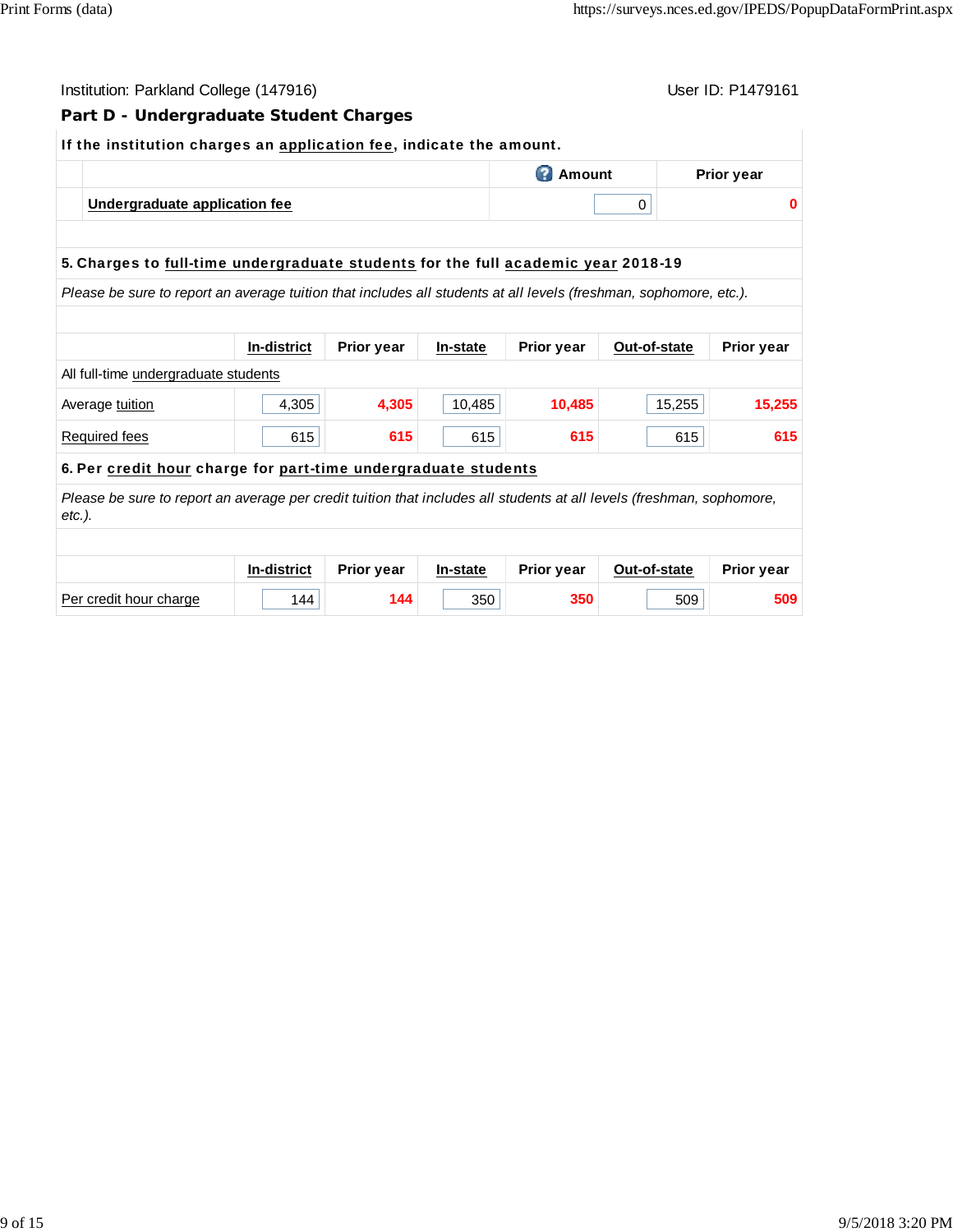## Institution: Parkland College (147916) November 2012 12: P1479161 **Part D - Student Charges - Price of Attendance 11. Cost of attendance for full-time, first-time undergraduate students:** *Please enter the amounts requested below. These data will be made available to the public on College Navigator. If your institution participates in any Title IV programs (Pell, Stafford, etc.), you must complete all information. Estimates of expenses for books and supplies, room and board, and other expenses are those from the Cost of Attendance report used by the financial aid office in determining financial need. Please talk to your financial aid office to get these numbers to ensure that you are reporting correctly.* If the **2018-19 tuition and/or fees as reported on this page** for *full-time, first-time students* are covered by a tuition guarantee program, check the applicable box(es) under 'Tuition Guarantee'. Additionally, please indicate the maximum % increase that is guaranteed. *These numbers are expected to be fairly small. Please contact the Help Desk if you are confused about these values and how to report them.* **Charges for full academic year 2015-16 2016-17 2017-18 2018-19 Tuition Guarantee** *(check only if applicable* **Guaranteed Published tuition and required fees:** *to entering students in* **increase %** *2018-19)* In-district  $\Box$ Tuition **3,750 4,095 4,305** 4,305 Required fees **465 615 615** 615  $\Box$ Tuition + fees total **4,215 4,710 4,920** 4,920 In-state Tuition **9,630 10,485 10,485** 10,485  $\Box$ Required fees **465 615 615** 615  $\Box$ Tuition + fees total **10,095 11,100 11,100** 11,100 Out-of-state Tuition **14,520 15,255 15,255** 15,255  $\Box$ Required fees **465 615 615** 615  $\Box$ Tuition + fees total **14,985 15,870 15,870** 15,870 Books and supplies **1,200 1,200 1,200** 1,200 **Off-campus (not with family):** Room and board **5,500 5,500 5,500** 5,500 Other expenses **3,300 3,300 3,300** 3,300 Room and board and other expenses **8,800 8,800 8,800** 8,800 **Off-campus (with family):** Other expenses **3,300 3,300 3,300** 3,300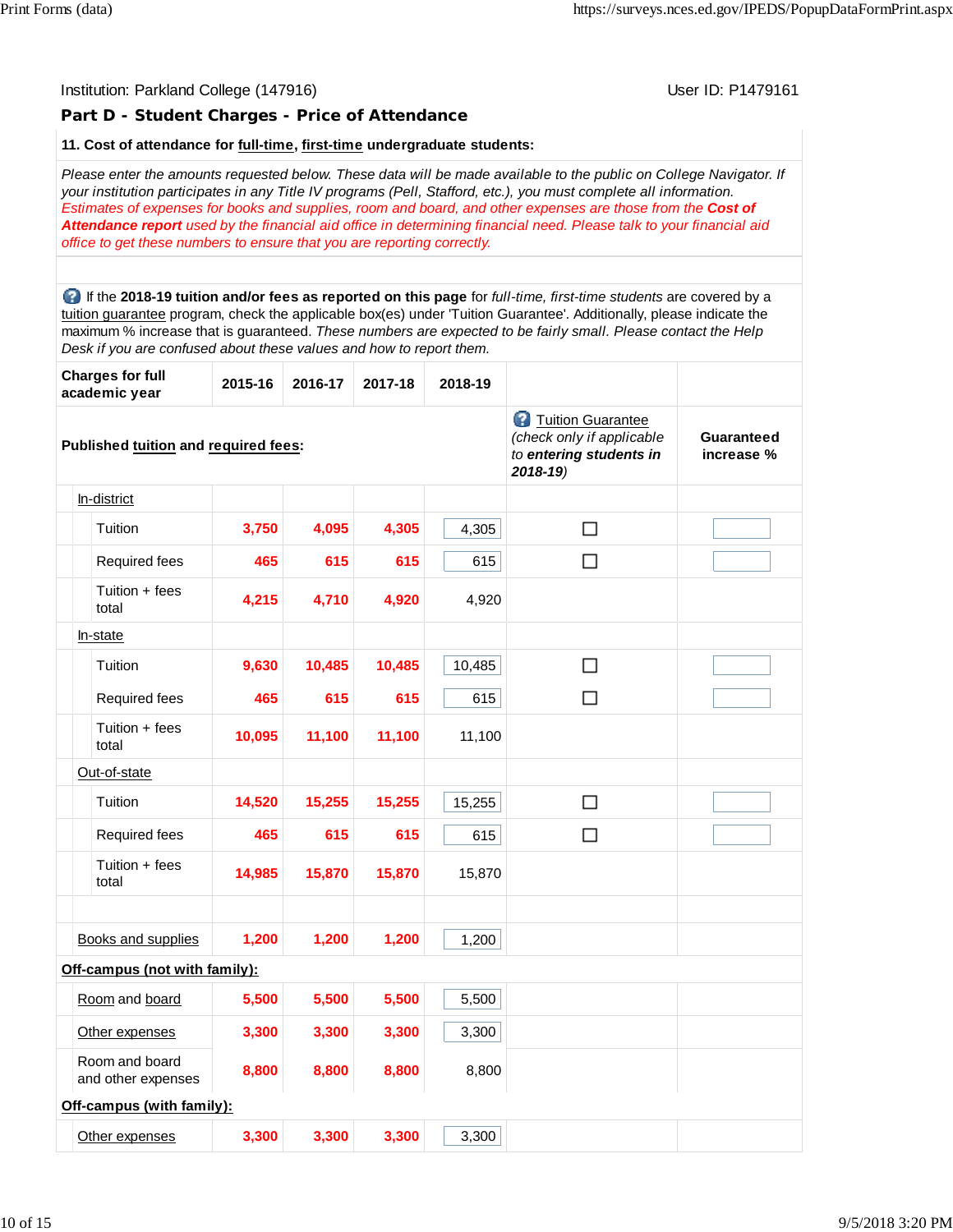**You may use the space below to** provide context **for the data you've reported above. These context notes will be posted on the College Navigator website, and should be written to be understood by students and parents.**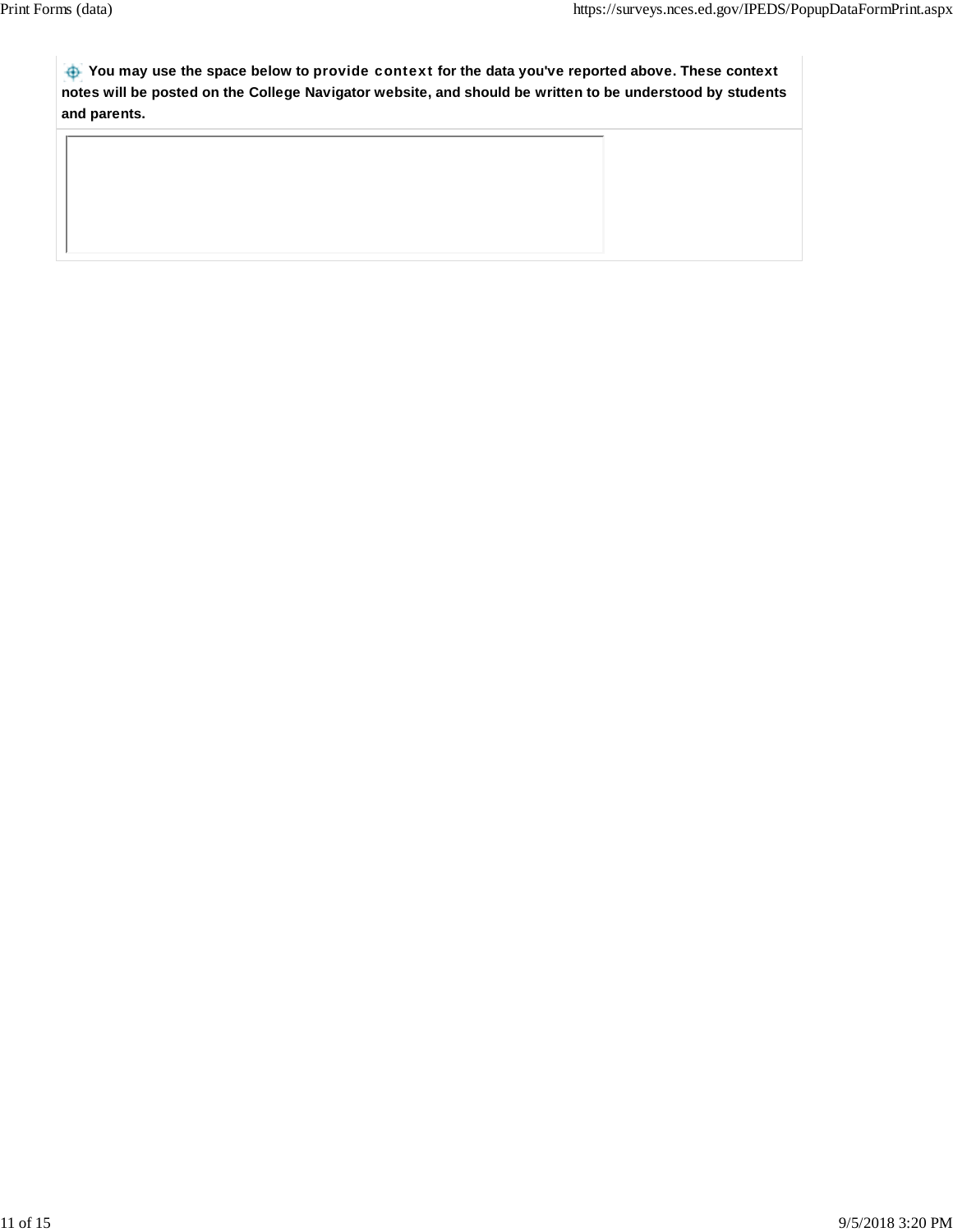#### Institution: Parkland College (147916) **Institution: Parkland College (147916**)

#### **Part E - Athletic Association**

## **1.** Is this institution a member of a national athletic association?

|   | No.          |                                                          |  |  |  |  |  |
|---|--------------|----------------------------------------------------------|--|--|--|--|--|
| ◉ |              | Yes - Check all that apply                               |  |  |  |  |  |
|   |              | National Collegiate Athletic Association (NCAA)          |  |  |  |  |  |
|   | $\mathsf{L}$ | National Association of Intercollegiate Athletics (NAIA) |  |  |  |  |  |
|   | ☑            | National Junior College Athletic Association (NJCAA)     |  |  |  |  |  |
|   |              | United States Collegiate Athletic Association (USCAA)    |  |  |  |  |  |
|   | $\mathbf{I}$ | National Christian College Athletic Association (NCCAA)  |  |  |  |  |  |
|   |              | Other                                                    |  |  |  |  |  |

## **2.** If this institution is a member of the NCAA or NAIA, specify the conference FOR EACH SPORT using the pull down menu.

| <b>Sport</b>               |   | <b>NCAA or NAIA member</b> | <b>Conference</b> |             |            |
|----------------------------|---|----------------------------|-------------------|-------------|------------|
| Football                   | ⊙ | No.                        | O                 | Yes-Specify | Select One |
| Basketball                 | 0 | No.                        | O                 | Yes-Specify | Select One |
| Baseball                   | ⊙ | No.                        | O                 | Yes-Specify | Select One |
| Cross country and/or track | 0 | No                         | O                 | Yes-Specify | Select One |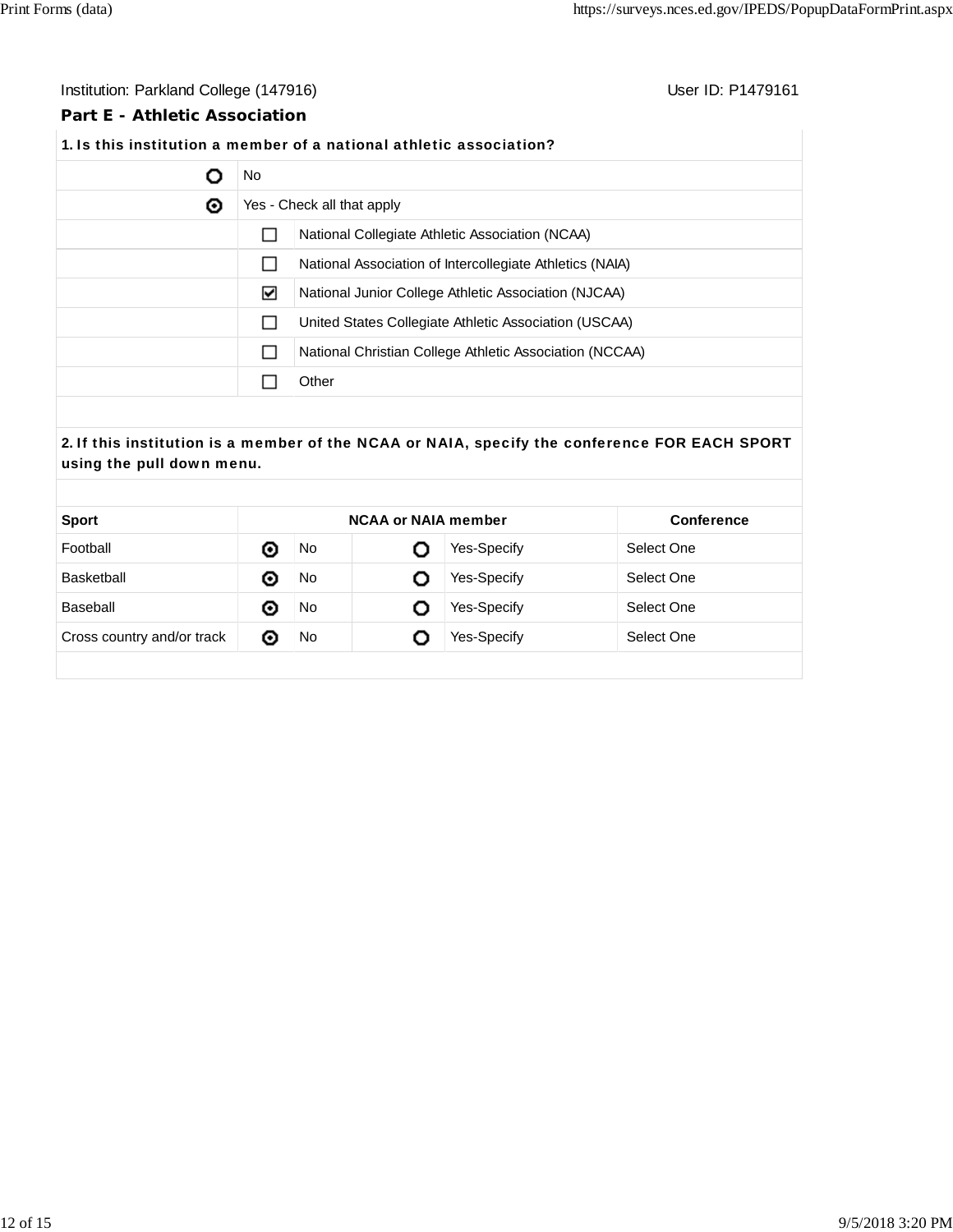User ID: P1479161

## **Prepared by**

The name of the preparer is being collected so that we can follow up with the appropriate person in the event that there are questions concerning the data. The Keyholder will be copied on all email correspondence to other preparers.

The time it took to prepare this component is being collected so that we can continue to improve our estimate of the reporting burden associated with IPEDS. Please include in your estimate the time it took for you to review instructions, query and search data sources, complete and review the component, and submit the data through the Data Collection System.

Thank you for your assistance.

| This survey component was prepared by: |                        |  |                             |   |                   |  |  |  |  |  |
|----------------------------------------|------------------------|--|-----------------------------|---|-------------------|--|--|--|--|--|
| ◉                                      | Keyholder              |  | <b>SFA Contact</b>          | n | <b>HR Contact</b> |  |  |  |  |  |
|                                        | <b>Finance Contact</b> |  | Academic Library<br>Contact |   | Other             |  |  |  |  |  |
| Name:                                  | <b>Brian Counter</b>   |  |                             |   |                   |  |  |  |  |  |
| Email:                                 | bcounter@parkland.edu  |  |                             |   |                   |  |  |  |  |  |

**How many staff from your institution only were involved in the data collection and reporting process of this survey component?**

1.00 | Number of Staff (including yourself)

**How many hours did you and others from your institution only spend on each of the steps below when responding to this survey component?**

*Exclude the hours spent collecting data for state and other reporting purposes.*

| <b>Staff</b><br>member | <b>Collecting Data</b><br><b>Needed</b> | <b>Revising Data to</b><br><b>Match</b><br><b>IPEDS Requirements</b> | <b>Entering Data</b> | <b>Revising and Locking</b><br>Data |  |
|------------------------|-----------------------------------------|----------------------------------------------------------------------|----------------------|-------------------------------------|--|
| Your office            | 2.50                                    | 0.00                                                                 | 2.50                 | 0.50                                |  |
|                        | hours                                   | hours                                                                | hours                | hours                               |  |
| <b>Other</b>           | 0.00                                    | 0.00                                                                 | 0.00                 | 0.00                                |  |
| offices                | hours                                   | hours                                                                | hours                | hours                               |  |
|                        |                                         |                                                                      |                      |                                     |  |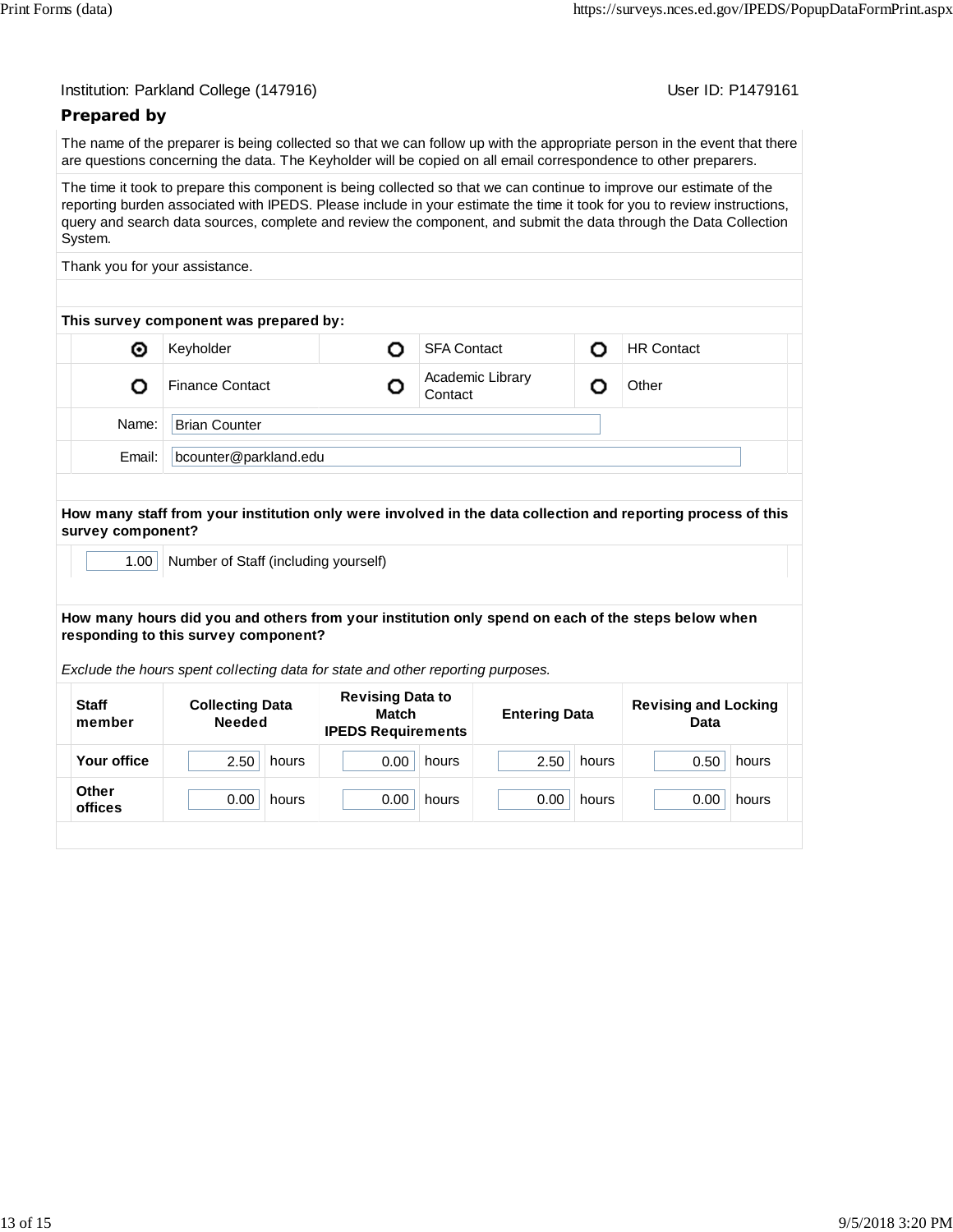## **Summary**

## **Institutional Characteristics Component Summary Academic Year Reporters**

IPEDS collects important information regarding your institution. All data reported in IPEDS survey components become available in the IPEDS Data Center and appear as aggregated data in various Department of Education reports. Additionally, some of the reported data appears specifically for your institution through the College Navigator website and is included in your institution's Data Feedback Report (DFR). The purpose of this summary is to provide you an opportunity to view some of the data that, when accepted through the IPEDS quality control process, will appear on the College Navigator website and/or your DFR. College Navigator is updated approximately three months after the data collection period closes and Data Feedback Reports will be available through the Data Center and sent to your institution's CEO in November 2018.

Please review your data for accuracy. If you have questions about the data displayed below after reviewing the data reported on the survey screens, please contact the IPEDS Help Desk at: 1-877-225-2568 or ipedshelp@rti.org.

| <b>GENERAL INFORMATION</b>                                                                        |                                                                                                                                                                                                  |  |  |  |  |
|---------------------------------------------------------------------------------------------------|--------------------------------------------------------------------------------------------------------------------------------------------------------------------------------------------------|--|--|--|--|
| <b>Mission Statement</b>                                                                          | http://www.parkland.edu/Main/About-Parkland/Administration                                                                                                                                       |  |  |  |  |
| Are all the programs at your institution offered exclusively<br>via distance education programs?  | No.                                                                                                                                                                                              |  |  |  |  |
| Special Learning Opportunities                                                                    | Study abroad                                                                                                                                                                                     |  |  |  |  |
| <b>Student Services</b>                                                                           | Remedial services<br>Academic/career counseling services<br>Employment services for current students<br>Placement services for program completers<br>On-campus day care for children of students |  |  |  |  |
| Credit Accepted                                                                                   | Dual credit (college credit earned while in high school)<br>Credit for life experiences<br>Advanced placement (AP) credits                                                                       |  |  |  |  |
| Undergraduate students enrolled who are formally<br>registered with office of disability services | 7%                                                                                                                                                                                               |  |  |  |  |

| <b>PRICING INFORMATION</b>                                                                                          |                                                                          |          |          |          |          |  |  |  |  |  |
|---------------------------------------------------------------------------------------------------------------------|--------------------------------------------------------------------------|----------|----------|----------|----------|--|--|--|--|--|
| 2015-16<br>2016-17<br>2017-18<br>2018-19<br>Estimated expenses for academic year for full-time, first-time students |                                                                          |          |          |          |          |  |  |  |  |  |
|                                                                                                                     | In-district tuition and fees                                             | \$4,215  | \$4,710  | \$4,920  | \$4,920  |  |  |  |  |  |
|                                                                                                                     | In-state tuition and fees                                                | \$10,095 | \$11,100 | \$11,100 | \$11,100 |  |  |  |  |  |
|                                                                                                                     | Out-of-state tuition and fees                                            | \$14,985 | \$15,870 | \$15,870 | \$15,870 |  |  |  |  |  |
|                                                                                                                     | Books and supplies                                                       | \$1,200  | \$1,200  | \$1,200  | \$1,200  |  |  |  |  |  |
|                                                                                                                     | Off-campus room and board                                                | \$5,500  | \$5,500  | \$5,500  | \$5,500  |  |  |  |  |  |
|                                                                                                                     | Off-campus other expenses                                                | \$3,300  | \$3,300  | \$3,300  | \$3,300  |  |  |  |  |  |
|                                                                                                                     | Off-campus with family other expenses                                    | \$3,300  | \$3,300  | \$3,300  | \$3,300  |  |  |  |  |  |
|                                                                                                                     | Average undergraduate student tuition and fees for academic year 2018-19 | Tuition  |          | Fees     |          |  |  |  |  |  |
|                                                                                                                     | In-district                                                              |          | \$4,305  |          | \$615    |  |  |  |  |  |
| In-state                                                                                                            |                                                                          |          | \$10,485 |          | \$615    |  |  |  |  |  |